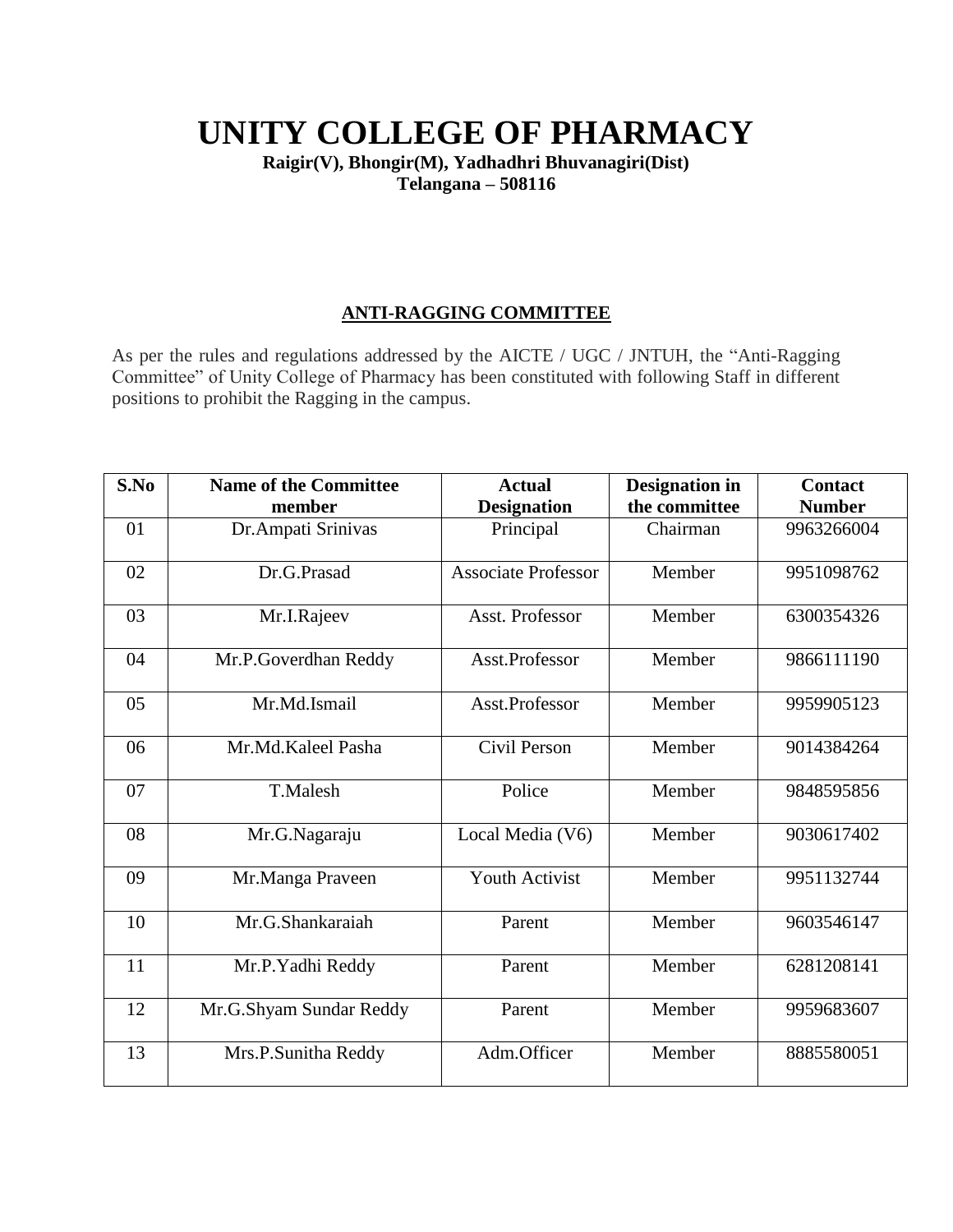| 14 | Ms.Gouthami           | <b>PG Senior Student</b> | Member | 9553766681 |
|----|-----------------------|--------------------------|--------|------------|
| 15 | Ms.G.Sahithi Reddy    | <b>Senior Student</b>    | Member | 8328289026 |
| 16 | Mr.N.Rajeshwara Chary | <b>Senior Student</b>    | Member | 8522951875 |
| 17 | Ms.Md.Afreen          | Senior student           | Member | 8686566060 |
| 18 | Ms. Vishnupriya       | <b>Senior Student</b>    | Member | 9281034378 |
| 19 | Mr. Venu              | <b>Senior Student</b>    | Member | 9912372768 |
| 20 | Ms.Aruna              | <b>Senior Student</b>    | Member | 6304267541 |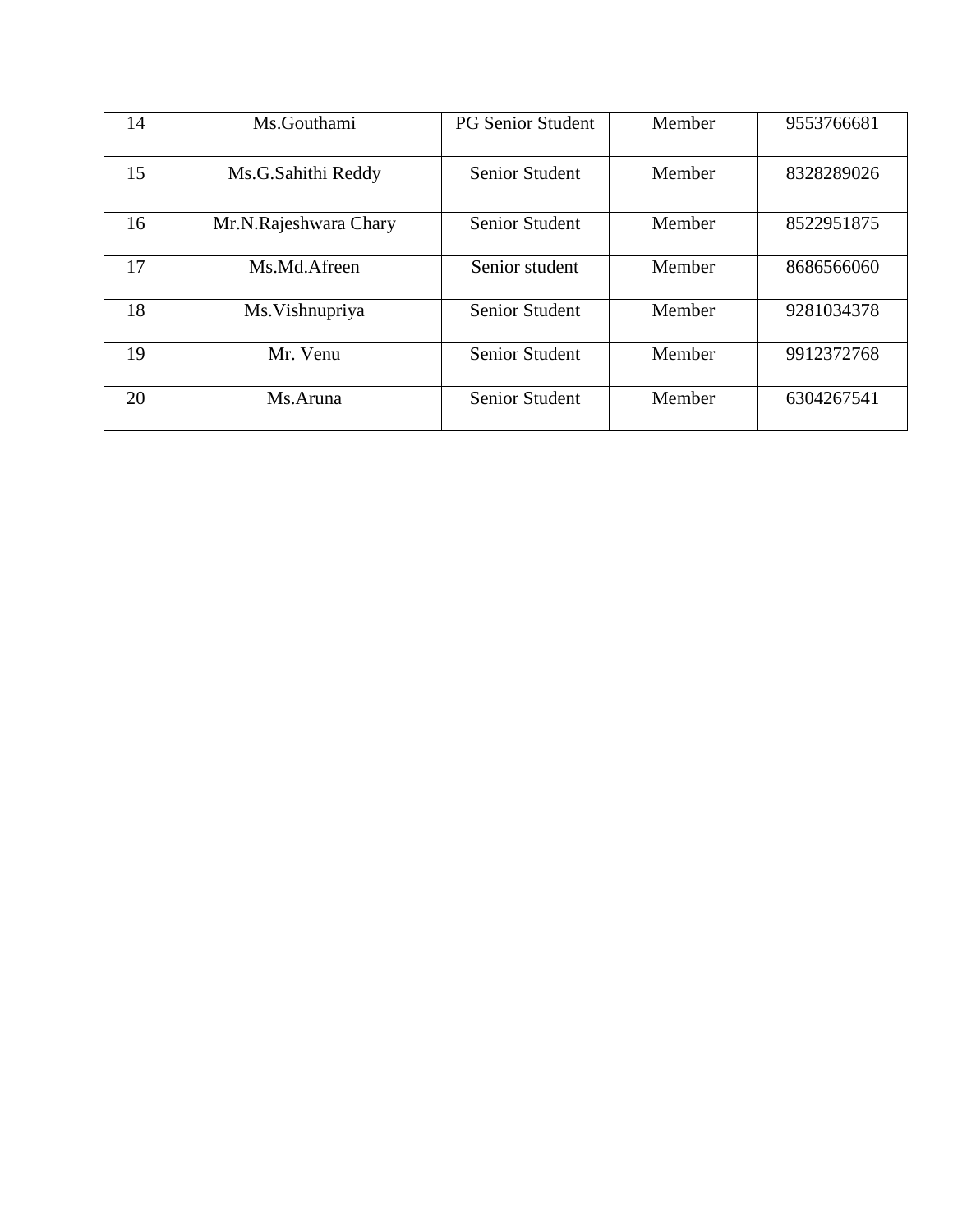# **UNITY COLLEGE OF PHARMACY**

**Raigir(V), Bhongir(M), Yadhadhri Bhuvanagiri(Dist) Telangana – 508116**

## *List of Measures taken to curb menace of Ragging:*

- Anti-Ragging Committee is formed.
- Anti-Ragging squads are constituted.
- Signed affidavits from students & parents at the beginning of the academic year were taken.
- Complaint boxes are provided **at various locations in college**.
- Prominent display of anti-ragging posters **is** made.
- Definition of Ragging and Punishments in all notice boards **is** displayed.
- Distribution & display of important phone numbers of Principal / senior faculty / Management members, District & Sub-divisional authorities and Police officers.
- Senior Mentors & faculty in-charges are allotted for freshers, divided into small groups.
- Class councilors for each class are assigned.
- Grievance redressal cell at the central level is formed.
- Constant vigilance at key places is planned.
- Cultural / sports function joint program will be arranged
- Each student will have college ID card.
- Fresher day will be arranged.
- Principal addressed all staff & students on Ragging.
- Parents are involved & informed of Ragging Act.

#### **The punishment may also include any of the following:**

- Withholding / withdrawing scholarship / fellowship and other benefits.
- Debarring from appearing for any test / examination or other evaluation process.